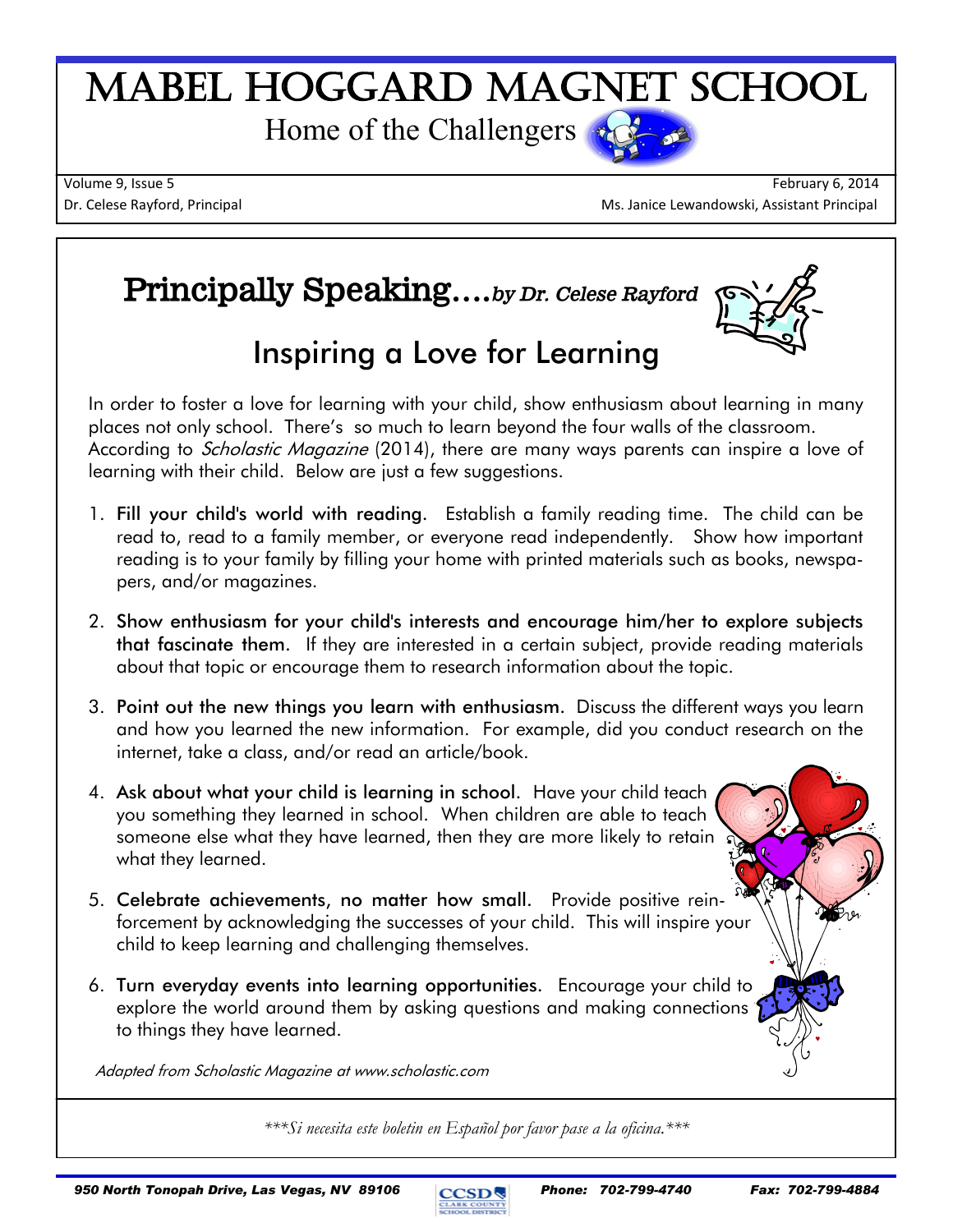

# **NEWS FROM AROUND OUR CAMPUS**



### Fourth Grade News

**Many great things have been happening in the fourth grade this winter. Students have started working on their hot-air balloon projects—making their own balloons, and learning about air density and how hot-air balloons work. There has also been a lot of science going on in the homerooms as well. Mr. Ho's and Ms. Wagner's classes have been learning about water and its many properties. Meanwhile, Ms. Council's class is learning about magnetism and electricity. Students are on their way to working on their science fair projects. These projects are due on February 18th.**

**Throughout the fourth grade, we are using the Common Core Coach curriculum to teach reading and language arts. Students are learning valuable reading strategies and comprehension skills through thoughtprovoking stories and passages. The series provides students the opportunity to enhance their skills through hands-on and partner activities, as well as games.** 

**We recently had a wonderful opportunity to travel to the beautiful Smith Center to hear the Philharmonic orchestra. It was a fabulous experience! In a very short time, we will be taking a field trip to the Children's Discovery Museum. Be on the lookout for a field trip permit in the next few weeks. We all have been very pleased with all of the students' hard work this year.**

#### First Graders are Growing

 **We are very proud of the growth our first graders have made in the development of their reading, comprehension and writing skills thus far. Students are exploring the differences between realism and fantasy, as well as comparing and identifying characters, retelling stories and identifying the features of non-fiction text when reading. Our students are developing as independent writers with an emphasis on using complete sentences and correct punctuation. Science remains an exciting and engaging experience for all first graders - learning how to research various topics using all types of media. Throughout the second trimester, we will be learning about balance in motion and will be invited to participate in the upcoming science fair. In math, students are practicing and learning math facts, identifying place value for the ones and tens place, telling time to the hour and half hour, and solving story problems.**

**Our first field trip was a visit to Opportunity Village's Magical Forest. The students experienced holiday traditions from around the world as well as met people with special needs. We will celebrate the 100th day of school in February and continue working with graphs as well as learning about symmetry when they make the Feller's masks. The rest of the year will be exciting and productive!**

#### P.E. Shorts with Mr. Kearney

**"Keeping the peace". Students participated in Peace Week lessons that dealt with bulling, emotions and problem solving. Through stories and movement activities, students learned about respect, peaceful ways to solve conflicts and individual responsibility for peace in their lives.**

**We are currently in the middle of a basketball unit that includes dribbling, passing, shooting, pivoting and rebounding. Students learn about the history of basketball and play in small sided games of 3v3 or 4v4 games.**

**Our kindergarten, first and second graders recreated Roman chariot racing with Emperor Kearney dropping the scarf (Ben Hur style) to start the race. They also participated in T-ball, basketball dribbling and Frisbee lessons.**

**In February, we are focusing on jump roping. February 11th through March 1st we are partnering up with the American Heart Association and having a jump for heart event in our PE classes! This schoolwide event will educate our students about the health risks associated with heart disease.** 

**Friday Soccer continues thru April 4.**

# Library Time

**February is a busy time for us! Students continue to read books and take Accelerated Reader tests. There are several 5th graders competing for the all-time highest A.R. score and one of them has already earned over 400 points this year! We look forward to the Fellers being here on February 11 and February 12 to make masks with the students.**

**Nevada Reading Week is February 24-28. This year's theme is "Reading is a Window to the World." The week's agenda is as follows:**

**Monday: Crazy Hat/Crazy Hair Day**

**Tuesday: "Wear Your Windows" Day (students/ staff wear glasses or sunglasses)**

**Wednesday: Pajama Day**

**Thursday: Mismatch Day**

**Friday: "Reading Rainbow" Day**  (**students/staff wear assigned color:** 

**5th Grade- tie dye shirts, 4th Grade- red shirts, 3rd grade- blue shirts, 2nd Grade- orange shirts, 1st Grade- green shirts, K- yellow shirts)**

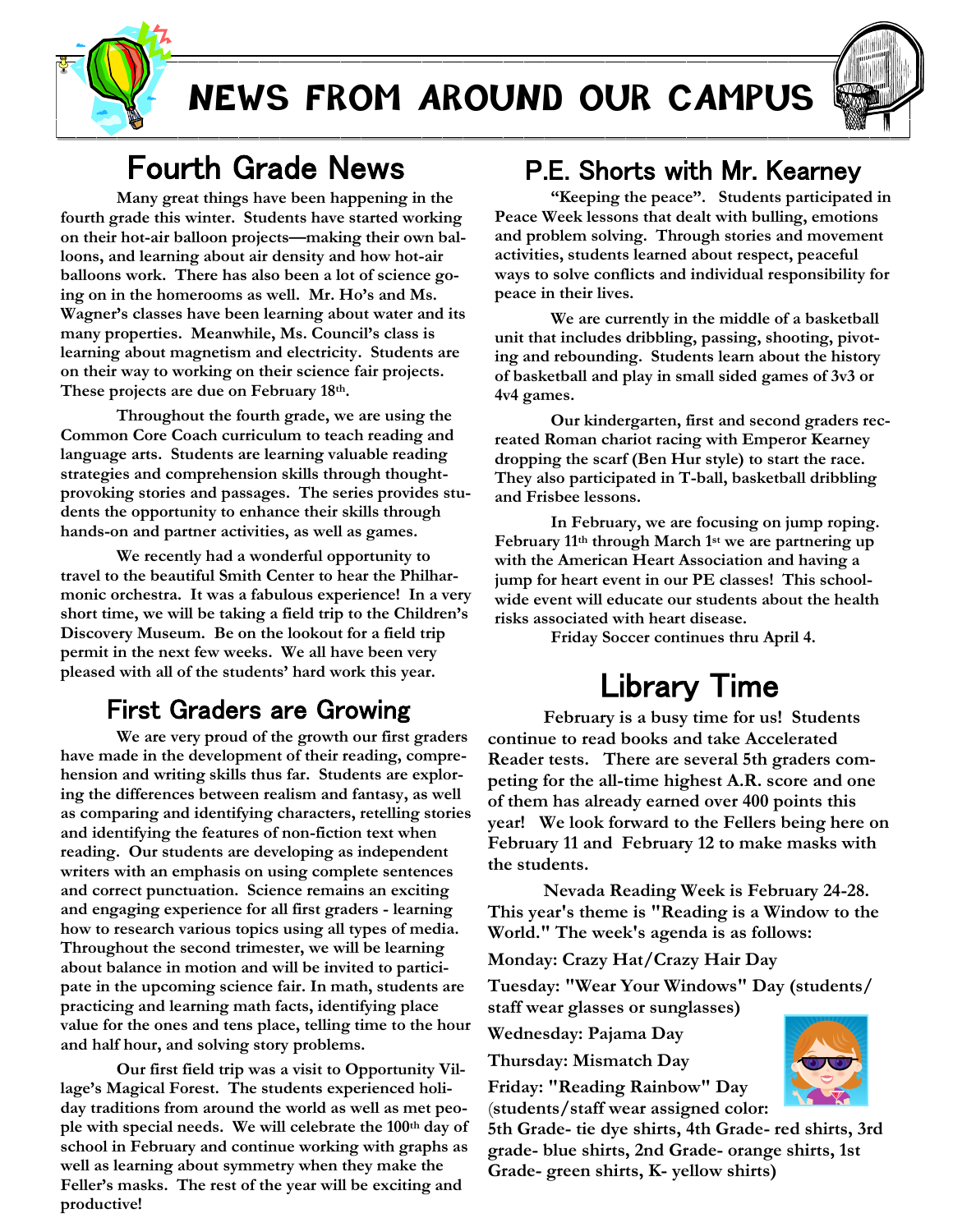# **Students of the Month January 2014**



| Room           | <b>Outstanding Student</b>              | <b>Most Improved</b>    |
|----------------|-----------------------------------------|-------------------------|
| $\overline{2}$ | Aiden Gruner                            | Belinda Mendoza Buethi  |
| 3              | Adriano Baurtista Marting               | Tanush Saran            |
| $\overline{4}$ | Liz Mendoza                             | Sydney Santillan        |
| 5              | Anthony Ilchev                          | Brandon Huynh           |
| 6              | Hela Biruk                              | Marquise Hunter         |
| 7              | Feliza Cunanan                          | Joseph Wolde            |
| 8              | Jazmine Martin/Phillip Mercado          |                         |
| $\mathsf{q}$   | Margretta pawlak                        | Sarah Tolentino         |
| 10             | Galilee Galvez/Cristian Martin-Martinez |                         |
| 13             | Cristen Bello                           | River Poort             |
| 14             | Misscha Claros                          | Belen Perez Ramirez     |
| 15             | Mei Bybee                               | Rashell Escamilla-ortiz |
| 16             | Evelyn Grado Perez/Ishitha Jayasinghe   |                         |
| 17             | Alexa Alvarenga                         | Cody Fernando           |
| 18             | Amanda Manzano                          | Ryan Minter             |
| 19             | Arizbeth mayor Contreras                | <b>Brandon Cerritos</b> |
| 20             | David Salva Mendoza                     | Abril Ruiz Gutierrez    |
| 25             | Eranda Citaku                           | Cimar Hatcher           |
| 32             | Brent Range                             | Josh Evangelista        |

## **Dr. King Young Dreamers Award**

 **On Friday, January 17, the following students were presented with the Dr. King Young Dreamers Award:**

**Kindergarten: NaVaeh Purnell**

**First Grade: Bryant Gomez-Miranda**

**Second Grade: Diana Granados**

**Third Grade: Dafne Pena Garcia**

**Fourth Grade: Jose Marie Cueto, IV**

**Fifth Grade: Bryant Ornelas**



**These students were nominated by their teachers for best representing the peaceful principles of Dr. Martin Luther King, Jr.. We congratulate them!**